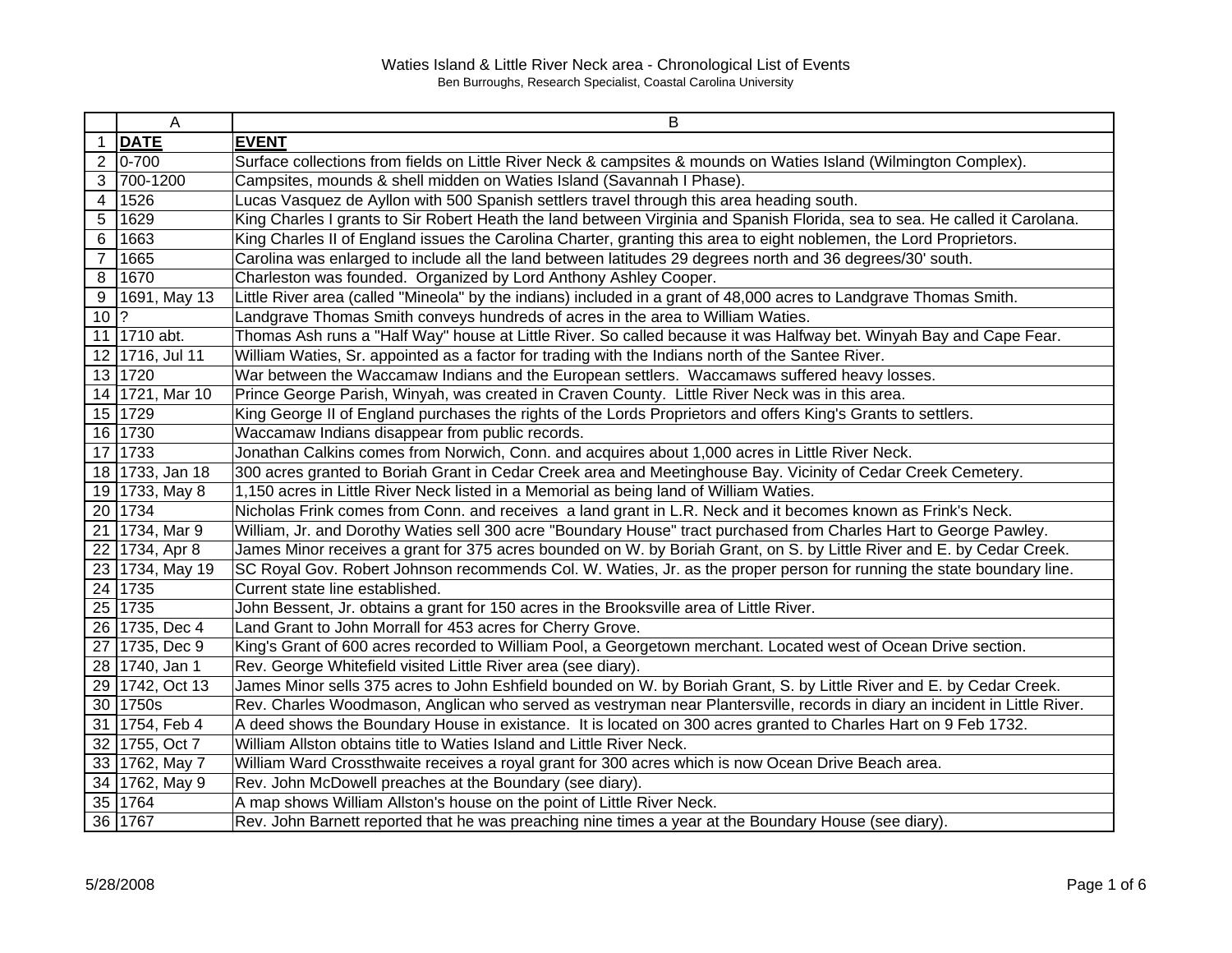|              | $\mathsf{A}$      | B                                                                                                                           |
|--------------|-------------------|-----------------------------------------------------------------------------------------------------------------------------|
| $\mathbf{1}$ | <b>DATE</b>       | <b>EVENT</b>                                                                                                                |
|              | 37 1767           | Cherry Grove Beach area is granted to John Alston by King George III.                                                       |
|              | 38 1767, Feb 26   | 490 acres (Vereen Memorial Gardens area) granted to Joseph Allston. Later conveys it to his cousin Josias Allston.          |
|              | 39 1773, Feb 23   | Joseph Pilmoor, an English preacher, gets stuck in Singleton Swash and later stays at the Boundary House (see diary).       |
|              | 40 1775, May 9    | Courier reaches the Boundary House, residence of Isaac Marion, with news of the Battle of Lexington (19 Apr 1775).          |
|              | 41 1775, Sep 13   | Committee of Safety in Little River sends letter to Committee of Intelligence in Charles Town.                              |
|              | 42 1776           | Watch for French Fleet off of the coast of Little River area.                                                               |
|              | 43 1776           | Boundary survey of state line shows Allston House located on the point of Little River Neck.                                |
|              | 44 1776, Dec      | Gen. Francis Nash with 9,400 (more likely 7,000) troops camped at Allston Plantation on L.R. Neck for about a month.        |
|              | 45 1777, Mar 3    | Josias Allston's (1731-1776) personal estate at Little River is recorded. Included is 134 slaves plus some children.        |
|              | 46 1784, Apr 7    | William Allston sells George Starrat the eastern end of Little River Neck.                                                  |
| 47           | 1785, Jan 19      | Plat for Daniel Morrall shows 20 acres of salt marsh on what is now Tilghman Estates. State Grants Vol. 8-Q Page 409.       |
|              | 48 1785, Nov 5    | Plat for Daniel Morrall shows 60 acres of salt marsh on what is now Tilghman Estates. State Grants Vol. 8-Q Page 410.       |
|              | 49 1790 abt.      | In a letter to George Washington, Major Jackson refers to the Boundary House as a "pretty good one".                        |
|              | 50 1791, Apr 17   | George Washington dines in Little River at the home of Rev. War vet. James G. Cochran while on his Southern Tour.           |
|              | 51 1802, Nov 27   | Deed from George Starrat to John Bellemee reserves 50 sq. ft. for Starrat cemetery near Graveyard Swash on L.R. Neck.       |
|              | 52 1804/5, Jun 28 | Moore-Smith Duel at Boundary House. Capt. Maurice Moore and his cousin, Gen. Benjamin Smith. The Gen. lost.                 |
| 53           | 1808              | The Morrall heirs sell their holdings in Little River Neck area to John Bellamee and move south to Georgetown County.       |
| 54           | 1808, Feb 15      | Map by Thomas Hemingway for John Morrall, Esq. shows L. R. Bridge in existance. It was replaced in the 1930s.               |
| 55           | 1814              | Boundary House is shown on a plat granted to Joseph Alston.                                                                 |
|              | 56 1815 abt.      | Thomas Randall of Mass, settles in Little River area and purchases 717 acre tract in Little River Neck.                     |
| 57           | 1820              | The Mills Atlas Map shows a mill pond and gristmill, known as Bryan's Mill, operating on Cedar Creek.                       |
|              | 58 1823, Aug 20   | A post office was established in Little River with John B. Bruard as the first postmaster.                                  |
| 59           | 1826              | Robert Mills reports population of village of Little River at about 25 persons.                                             |
| 60           | 1828, Jan 14      | William A. D. Bryan appointed as the second postmaster for Little River.                                                    |
| 61           | 1830              | The Thomas Randall House was built around this time in the village of Little River. It was destroyed by fire in 1988.       |
|              | 62 1840, Mar 16   | 2 acres granted to trustees of a Methodist Church at Cedar Creek. Cedar Creek Cemetery is located there.                    |
|              | 63 1848           | Col. Daniel William Jordan arrives and accumulates 9,940 acres in Little River area.                                        |
|              | 64 1856           | Thomas Randall grants to Baptist trustees a site for a church. Later it becomes the site of the Little River Meth. Church.  |
|              | 65 1860, Jan 5    | Col. Daniel W. Jordan sells his Little River area holdings to Nicholas Foy Nixon and moves to Laurel Hill Plantation.       |
|              | 66 1861 abt.      | Confederate military map shows "Boundary House chimney". Apparently only the chimney was still extant.                      |
|              | 67 1861, Dec 14   | Commander of US Bark Fernandina, off Wilmington, reports that on the 13th at Little River Inlet there were 40 signal fires. |
|              | 68 1862, Nov 24   | Lt. Commander of USS Monticello reports destroying two extensive salt works near Little River Inlet.                        |
|              | 69 1863, Jan 5    | Confederate Battery Randall captured by Union naval forces under Lt. W. B. Cushing, then recaptured by Confederates.        |
| 70           | 1865, Feb 4       | Union naval forces capture the village of Little River, destroying \$15,000 of cotton and taking off 15 bales.              |
| 71           | 1868              | Newspaper reports that Little River is a flourishing commercial place, vessels make regular trips to north & West Indies.   |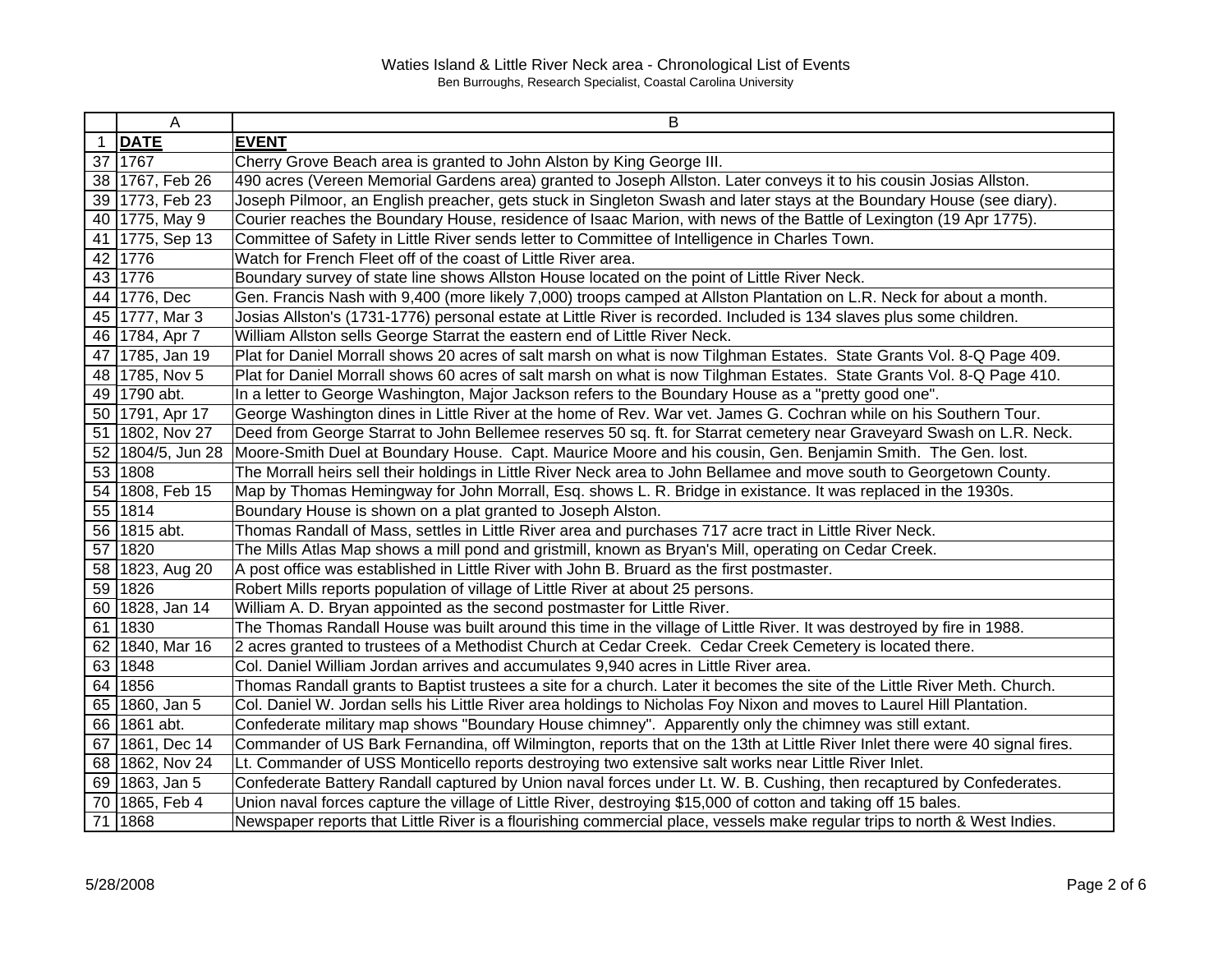|    | A               | B                                                                                                                        |
|----|-----------------|--------------------------------------------------------------------------------------------------------------------------|
|    | <b>DATE</b>     | <b>EVENT</b>                                                                                                             |
|    | 72 1883         | The South Carolina Gazetter and Business Directory reports that Little River is a village of about 50 inhabitants.       |
| 73 | 1893            | Hurricane causes Futch Beach, now east Cherry Grove Beach, to be covered with water.                                     |
|    | 74 1902, Oct    | Wilmington, Southport & Little River Steamboat Co. builds/launches a steamboat in Little River and names it Sanders.     |
| 75 | 1906            | Carl Bishop Bessent brings the first motor boat to Little River, named the "Legonia", a tender from a Vanderbilt yacht.  |
|    | 76 1906         | Hammer Lumber Co. begins operation on 8 acre tract on Little River Neck leased from Louis Randall. It closes in 1926.    |
| 77 | 1907, abt.      | First telephone installed in the area and connected Stone's General Store with a house near the Battery.                 |
|    | 78 1910, Nov 4  | The Bank of Little River was chartered.                                                                                  |
|    | 79 1918, May 27 | Explosion of steam boiler at Hammer Lumber Co. Mill kills 5 and injures others. One man rides the "rocket" and lives.    |
|    | 80 1920s        | Horace Tilghman acquires a large portion of the Little River Neck property from heir of Thomas Randall (1790-1872).      |
|    | 81 1924         | Nixon family prepares for subdivision of Cherry Grove and the beach at Cherry Grove.                                     |
|    | 82 1926         | Hammer Lumber Co., located on Little River Neck, closes.                                                                 |
|    | 83 1928         | Old chimney foundation of Boundary House used as a point of reference by surveyors reestablishing the state line.        |
|    | 84 1930         | The U.S. Corps of Engineers begin to acquire rights of way in the area for an Intracoastal Waterway.                     |
|    | 85 1936, Apr 11 | Ceremonial opening of Intracoastal Waterway at Socastee Bridge marked completion of waterway.                            |
|    | 86 1950         | C.D. Nixon closes Cherry Gove Inlet to join Cherry Grove Beach to Futch Beach.                                           |
| 87 | 1954, Oct 15    | Hurricane Hazel comes ashore at state line and cuts a new inlet at Cherry Grove which was quickly repaired.              |
|    | 88 1959, Mar 26 | Cherry Grove Beach is incorporated. First mayor is C.D. Nixon.                                                           |
|    | 89 1968         | North Myrtle Beach was formed from Cherry Grove Beach, Ocean Drive, Cresent Beach and Windy Hill.                        |
|    | 90 1972         | Vereen Memorial Gardens, part of Big Landing Plantation, was deeded to the Horry County Historic Preservation Comm.      |
|    | 91 1973, Jun 9  | Dr. Reinhold J. Engelmayer and students from Coastal Carolina begin archeology field school at sites on Waties Island.   |
|    | 92 1981, Apr 22 | Groundbreaking ceremonies were held for construction of stone jetties at Little River entrance. To be completed in 1984. |
|    | 93 1992         | Coastal Education Foundation receives 1,049 acres on Waties Island and Little River Neck from Anne Tilghman Boyce.       |
|    | 94 2005, Feb 17 | Waccamaw Indian People receive official recognition from the State of South Carolina.                                    |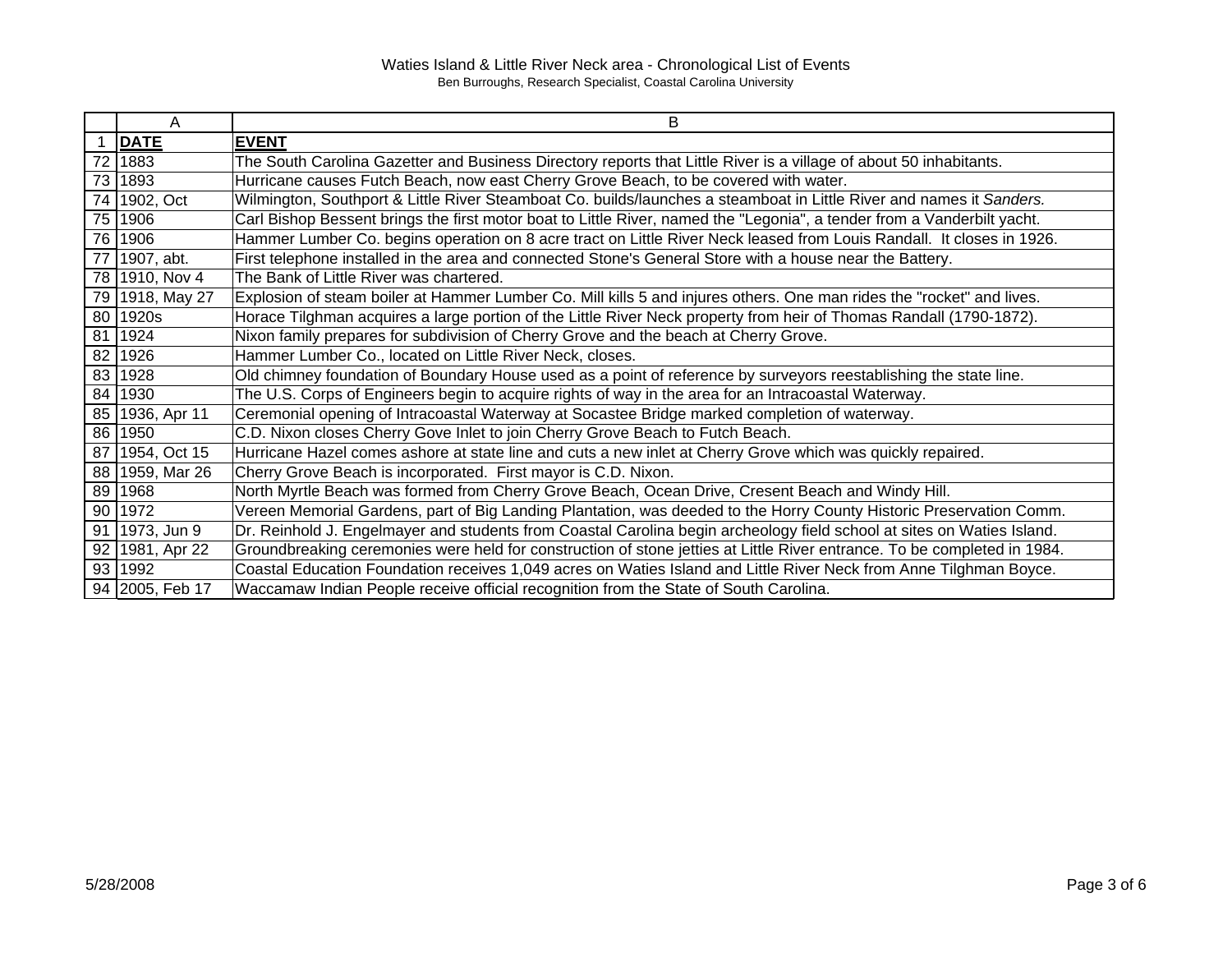|                | C                                                                                                     |
|----------------|-------------------------------------------------------------------------------------------------------|
| 1              | IRQ=Independent Republic Quarterly; SN=The Sun News local history column<br><b>Source</b>             |
| $\overline{2}$ | IRQ 13-1-16 to 22                                                                                     |
| 3              | IRQ 13-1-16 to 22                                                                                     |
| 4              | Encarta; IRQ 24-4-6                                                                                   |
| 5              | Encarta                                                                                               |
| 6              | Encarta                                                                                               |
| 7              | Encarta                                                                                               |
| 8              | Encarta                                                                                               |
| 9              | IRQ 4-4-10, 10-2-25; SN 6-3-04                                                                        |
| 10             |                                                                                                       |
| 11             | SN 8-10-00                                                                                            |
|                | 12 IRQ 2-3-5, 27-3-5 to 15; SN 11-16-91, 5-18-00                                                      |
|                | 13 SN 11-23-96                                                                                        |
|                | 14 SN 4-17-03                                                                                         |
|                | 15 IRQ 5-3-13                                                                                         |
|                | 16 SN 11-23-96                                                                                        |
|                | 17 SN 11-15-01                                                                                        |
|                | 18  IRQ 1-3-4, 8-2-16 & 17, 12-1-13; SN 4-6-96, 3-15-97, 2-27-03                                      |
|                | 19 IRQ 2-3-5 & 6                                                                                      |
|                | 20 IRQ 4-4-12; SN 4-6-96                                                                              |
|                | 21   IRQ 4-4-12, 9-3-4 & 5; SN 4-15-04                                                                |
|                | 22 IRQ 4-4-12; SN 4-6-96, 3-15-97                                                                     |
|                | 23   IRQ 2-3-5                                                                                        |
|                | 24 SN 7-28-90, 5-14-94                                                                                |
|                | 25 SN 7-6-96                                                                                          |
|                | 26 SN 1-6-05                                                                                          |
|                | 27 SN 6-27-02                                                                                         |
|                | 28   IRQ 1-3-4, 4-4-12, 8-2-16, 9-3-4, 14-1-23 to 25; SN 1-7-95, 11-25-95, 12-27-97, 2-27-03, 6-10-04 |
|                | 29 IRQ 4-4-11                                                                                         |
|                | 30 SN 7-29-95                                                                                         |
| 31             | <b>IRQ 4-4-12</b>                                                                                     |
| 32             |                                                                                                       |
|                | 33 SN 5-10-01                                                                                         |
|                | 34 IRQ 4-4-12                                                                                         |
|                | 35 SN 8-10-00                                                                                         |
|                | 36 IRQ 4-4-12                                                                                         |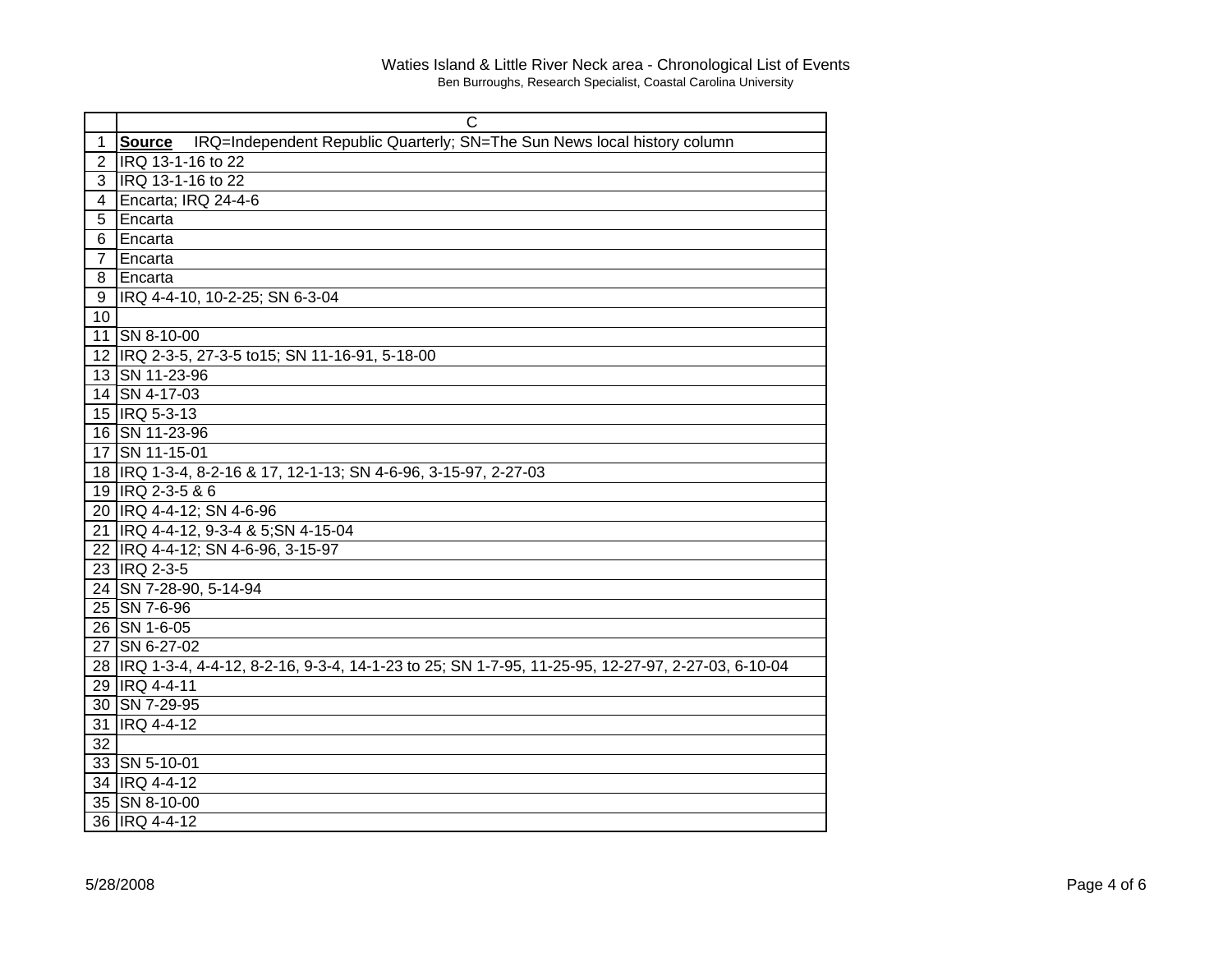|    | C                                                                                         |
|----|-------------------------------------------------------------------------------------------|
| 1  | IRQ=Independent Republic Quarterly; SN=The Sun News local history column<br><b>Source</b> |
| 37 | <b>IRQ 10-2-26</b>                                                                        |
|    | 38 SN 5-18-96                                                                             |
|    | 39 SN 4-29-95                                                                             |
|    | 40   IRQ 4-4-12, 5-3-16, 9-1-14; SN 1-2-93, 6-6-02, 2-13-03                               |
|    | 41   IRQ 5-2-13 to 16; SN 1-8-94                                                          |
|    | 42 IRQ 9-1-15                                                                             |
| 43 |                                                                                           |
|    | 44   IRQ 3-1-35, 9-3-5, 10-2-26; SN 12-28-91, 1-30-99, 12-2-04                            |
|    | 45 SN 5-15-99, 8-10-00                                                                    |
|    | 46 SN 3-7-92                                                                              |
|    | 47 SN 8-8-02                                                                              |
|    | 48 SN 8-8-02                                                                              |
|    | 49 IRQ 1-3-6                                                                              |
|    | 50   IRQ 24-4-9; SN 11-25-95, 3-7-98, 2-1-01                                              |
|    | 51 SN 3-7-92                                                                              |
|    | 52 IRQ 5-3-17, 9-3-5, 10-2-25; SN 11-27-93, 6-15-00                                       |
|    | 53   IRQ 4-4-10; SN 2-19-94, 1-6-05                                                       |
|    | 54 SN 8-7-03                                                                              |
|    | 55 IRQ 24-4-8                                                                             |
|    | 56 SN 9-2-95                                                                              |
|    | 57 IRQ 9-3-4, 12-1-13; SN 2-12-00                                                         |
|    | 58 SN 6-6-02, 2-13-03                                                                     |
|    | 59 IRQ 24-4-10                                                                            |
|    | 60 SN 2-12-00, 5-11-00                                                                    |
| 61 | SN 6-3-04, 9-2-95, 9-23-04                                                                |
| 62 |                                                                                           |
|    | 63 IRQ 8-2-9, 24-4-11; SN 6-2-90, 7-10-03, 1-6-05                                         |
|    | 64 SN 6-25-04                                                                             |
| 65 | IRQ 8-2-9, 24-4-11; SN 5-9-03, 1-6-05                                                     |
| 66 |                                                                                           |
|    | 67 SN 6-27-92                                                                             |
|    | 68 SN 9-1-90                                                                              |
|    | 69   IRQ10-2-26, SN 4-22-04, 6-27-92, 4-3-99                                              |
|    | 70   IRQ 10-2-26; SN 8-2-01                                                               |
|    | 71 IRQ 24-4-12                                                                            |